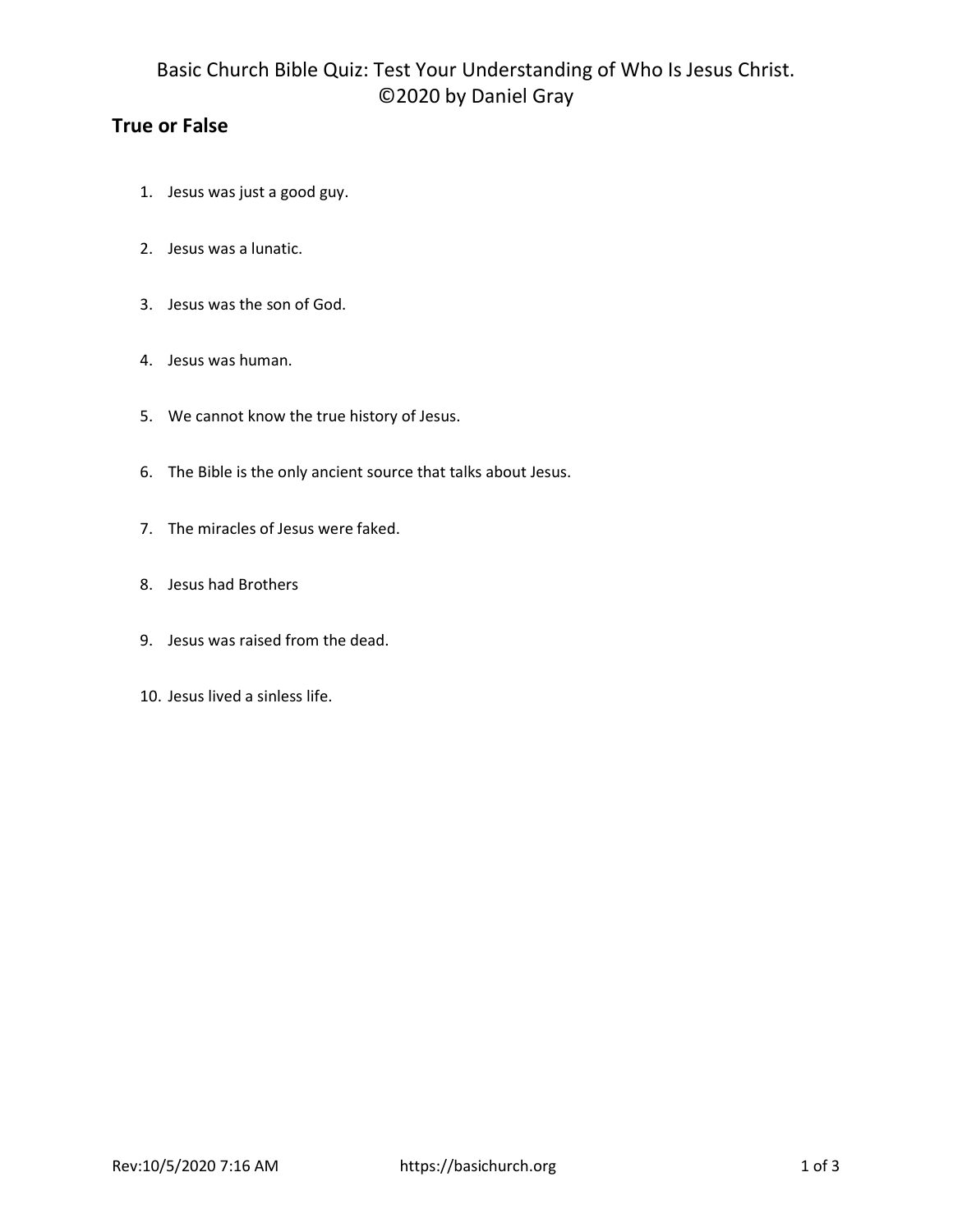## Basic Church Bible Quiz: Test Your Understanding of Who Is Jesus Christ. ©2020 by Daniel Gray

#### Answers

- 1. Jesus was just a good guy.
	- a. False: It is true Jesus was a good guy but to say He was "just" a good guy is false because He was the Son of God. One major mystery to is that Jesus was fully human yet at the same time He was fully deity. Jesus was more than a good guy.
- 2. Jesus was a lunatic.

False: There are several options in understanding who Jesus might be. One is that He was a lunatic and did not really know what he was doing, but people followed him anyway. Another is that Jesus was a liar trying to mislead people, but his plan went wrong, and he was crucified. The final option is that he was and is the Son of God just as He said He was. Only the last option makes sense when viewing the whole biblical record.

3. Jesus was the Son of God.

True: His virgin birth, many miracles and resurrection from the dead all validate his claim to be the Son of God.

4. Jesus was human.

True: Jesus was human, but we cannot say He was "only" human. He was fully human but he was also fully deity.

5. The Bible is the only ancient source that talks about Jesus.

False: Jesus is mentioned by several secular historians whose work survives to this day. These come from $^1$ :

- Tacitus, a Roman historian
- Lucian, a Roman satirist
- Suetonius, the chief secretary to Emperor Hadrian
- Josephus, a Jewish Historian
- The Talmud, the rabbinical commentary on the Torah makes a comment on the death of Jesus.
- 6. We cannot know the true history of Jesus.

False: The Bible contains the story of Jesus's life from four different perspectives. These include the mention of many eyewitnesses who were there. The historians certainly would have mentioned it if there had been discrepancies between reality and these four accounts. Some people misquoted the scripture, changing part in the second century but the church father Peter of Alexandria corrected them saying to see "as the correct

<sup>1</sup> Geisler, N. L., & Brooks, R. M. (1990). When skeptics ask (p. 202). Wheaton, IL: Victor Books.